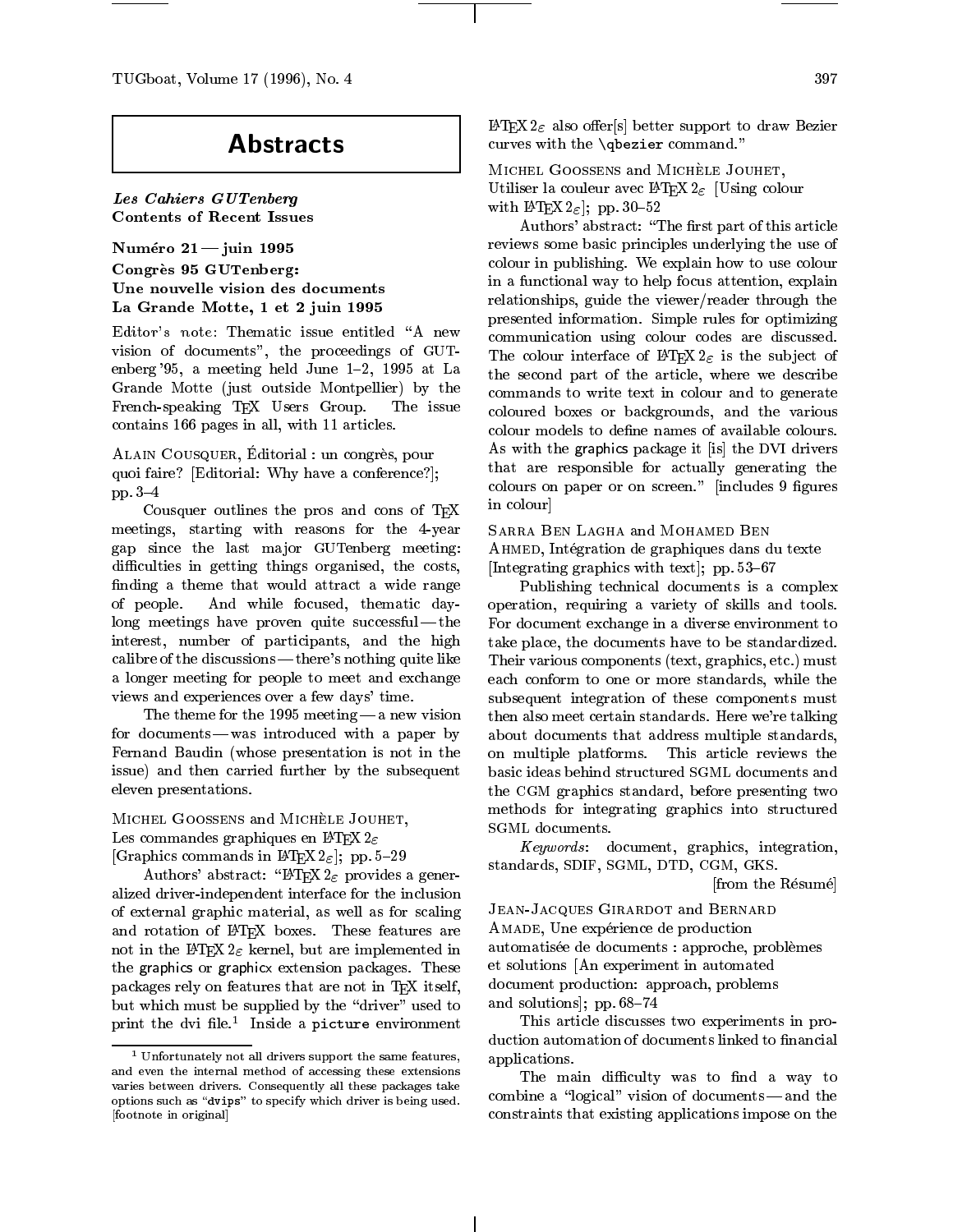production of such an abstract form  $-\text{ with both}$ the manual addition of information by users and the final form of the documents. [from the Résumé]

JACQUES ANDRÉ, JEAN-DANIEL FEKETE and HÉLÈNE RICHY, Traitement mixte image/texte de documents anciens [Combined image/text handling of old documents]; pp.  $75{-}85$ 

We are interested in "texts with graphics" which are documents (for example, old manuscripts) studied for both their content and their form. Putting them into electronic form requires manipulating them both as textual ob jects and as images. The idea of a "hotspot" [ $zone$  sensible] for images is a first step but proves inadequate for the electronic manipulation of old documents in a professional manner. [from the Résumé]

DENIS MÉGEVAND, Personnaliser ses lettres avec LATEX  $2_{\varepsilon}$  [Customising letters with LATEX  $2_{\varepsilon}$ ]; pp. 86-95

The lettre style [an adaptation and extension of letter] can be used for letters and personal faxes, and can be adapted for the European style and format of envelopes with windows. Various languages can be used for the text; once selected, various default values (format for the date, and even the correct words for the various elements of a letter  $$ enclosure, salutation, closing, etc.) are invoked. The style file also allows the user to customize a letterhead and the other various "standard" fields found in letters and faxes. [from the Résumé]

DANIEL TAUPIN, Faire un ouvrage portable en LATEX  $2\varepsilon$  [Making a large job portable in LATEX  $2_{\varepsilon}$ ; pp. 96-106

Author's abstract: \Writing a big book in  $\text{LATEX } 2\varepsilon$  with many figures raises several problems of `TEX capacity' and also some portability problems between the various kinds of printers and drivers. We solved that challenge by inserting figures in PCX code, and using several well-known and more [reliable] MS-DOS tools which enable enlarging and shrinking these figures, [while] minimising distortions and information loss."

Daniel Taupin, Ross Mitchell, and Andreas Egler, MusiXTEX : L'ecriture de la musique polyphonique ou instrumentale avec TEX [MusiXTEX: Writing polyphonic or instrumental music with TFX: pp.  $107-113$ 

Authors' abstract: "MusiXTEX is a new music typesetting package derived from MusicTEX, but it provides more beautiful scores than MusicTEX did. While MusicTEX was a single-pass package,  $MusixTFX$  is a three-pass system: the first pass performs a rough TEXing which reports the spacings of each music section, the second pass is a computation of the best note spacings, and the third one is the final T<sub>F</sub>Xing process.

The quality of single notes is the same as in MusicTEX, but slurs are much more beautiful, and notes are regularly spaced instead of being irregularly spaced with glue."

Michel Beigbeder and Jean-Jacques GIRARDOT, La conversion de midifiles en MusicTEX [Converting midifiles into MusicTEX]; pp. 114-126

The typesetting of musical scores is quite different from that of text, and thus requires sufficiently sophisticated programs—and even TEX in its regular form is not up to the task. However, LATEX style files now provide the functionality specific to musicologists' needs, by providing a bridge between an already widely used format for  $notation - midifiles$ , a de facto standard of the Computer Music Association-and MusicTEX.

 $\mathbf{L}$  , we have  $\mathbf{L}$  is a set of  $\mathbf{L}$  . If the set of parts is

HÉLÈNE RICHY, CHRYSTÈLE HÉRAULT and JACQUES ANDRÉ, Notion de "feuille de style" (résumé étendu) [The idea of a "style sheet" (expanded summary)]; pp.  $127-134$ 

The structured document concept makes it possible to distinguish between the content of a document and its logical structure (DTD in SGML). The idea of the graphical structure of a document can now be added. As we show in this article, the specifications of such a graphical structure are far from standard: various proposals based on HTML in particular exist. Beyond some apparent deviations, the idea of style sheet is beginning to be accepted and should make document exchange easier.

Keywords : style sheet, structured document, formatting, HTML, Grif

[from the Résumé]

R.D. Hersch and V. Ostromoukhov,

Introduction à la génération d'images en demi-tons [Introducing the generation of half-tone images]; pp. 135-165

A detailed technical discussion of half-tone images, after a brief introduction, the 31-page article moves through eight sections on the various methods and results available to the user, and is completed with a short bibliography. Each section includes schematic diagrams, equations for various calculations, and sample output for each method, each one a further refinement of the last. Not an article for the general reader, but likely very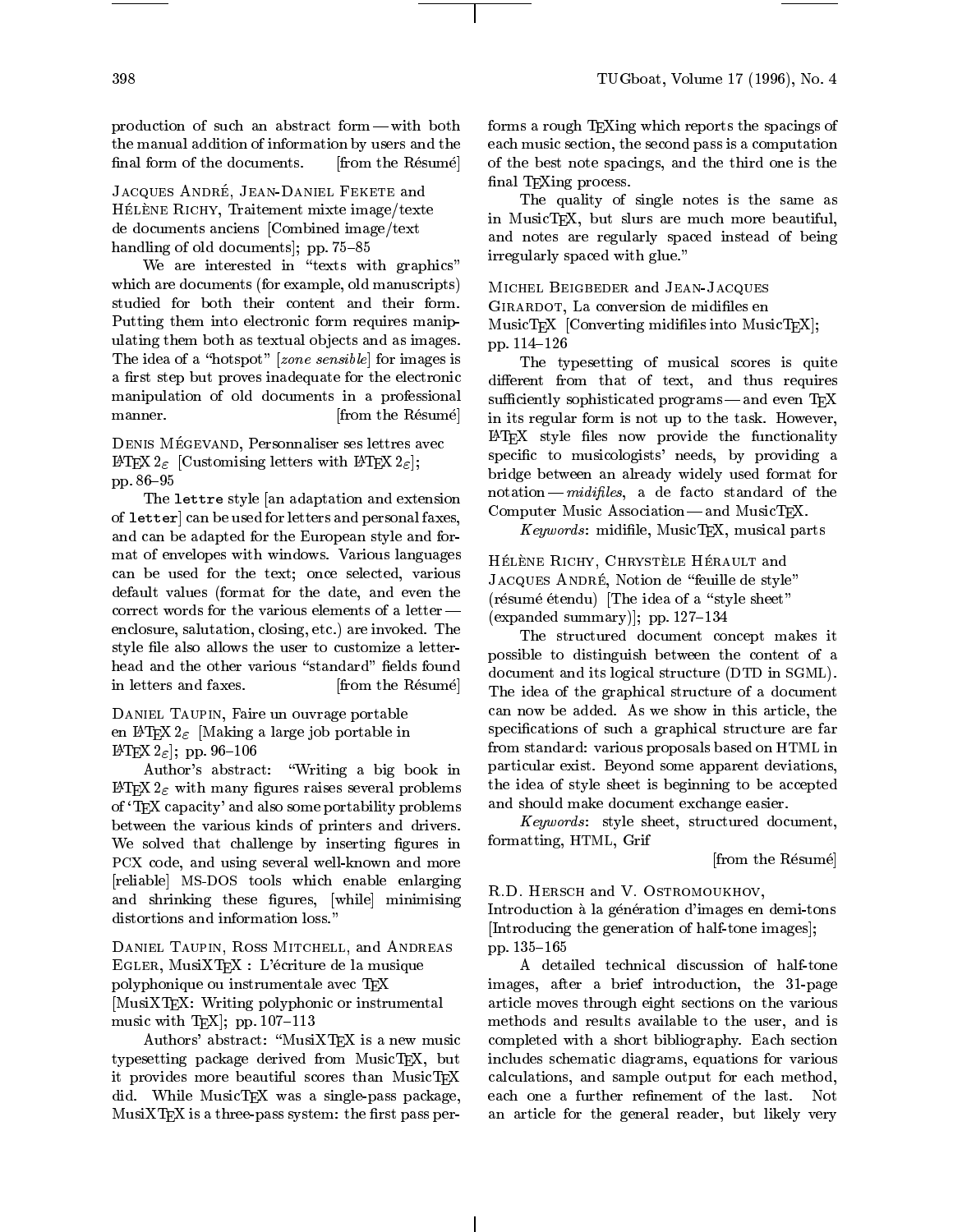interesting and helpful to those dealing with halftone images in their documents.

#### Numéro 22 — septembre 1995

#### Ligatures & caracteres contextuels

Editor's note: Thematic issue entitled "Ligatures" and context-dependent characters". It is a compilation of papers originating from several sources in 1992: a typography course given by the Didot project<sup>2</sup> at the Ecole superieure Estienne (in Paris), and several meetings held in Lurs (Upper Provence) by the "Rencontres de Lure", an international typographic association founded in 1952.

The 135-page issue contains 8 articles.

#### JACQUES ANDRÉ and JEAN-LOUIS ESTÈVE,

Editorial : de Didot aGUTenberg [Editorial: From Didot to GUTenberg]; pp. iii-vi

Along with his co-editor from the Ecole Estienne, Jacques Andre introduces the word play on "Didot" [see footnote] and then elaborates on the Didot project, which tries to bring together the highly aesthetic world of typography and the highly technical world of the computer. About a dozen Didot sessions took place between 1989 and 1993, resulting in two books and a teaching program on computer-based typography. This Cahier issue suffered production delays since it seemed only appropriate to ensure the highest typographic quality in a publication about high-quality typography; and this was after lengthy editorial work had been completed. The issue was prepared using LATEX  $2\varepsilon$  and Adobe-Garamond as the main font; the resulting PostScript files were sent via the Internet to the Louis-Jean printing house for offset printing on Arcole paper. An electronic version is available at  $http://www.univ-rennes1.fr/pub/$   $1^{sclit}$  is ideas. GUTenberg/publications/publis.html.

JACQUES ANDRÉ, Introduction : vous avez dit "ligature"? [Introduction: you said "ligature"?]; pp. 1-4

While Jérôme Peignot's article "Petit traité de ia ligature  $\sim$  serves as the base text on the subject  $\sim$   $\sim$   $\sim$   $\sim$   $\sim$   $\sim$ until photocomposition, that is  $-$  this issue of the Cahiers brings the reader up to date on new, or revitalized and re-tooled ligatures. The author outlines a number of types of ligatures, which are not confined to usual character combinations (e.g. "fi" or ffi"), but include also special characters (e.g.

 $\&$  and  $\&$ ) or logotypes. In short, " $\mbox{f\hspace{-.1em}h\hspace{-.1em}v}$ " is just the tip of the iceberg.

ADOLF WILD, La typographie de la Bible de Gutenberg [The typography of the Gutenberg  $Bible$ ; pp. 5-16

Author's abstract: "The author examines Gutenberg's Bible from a typographical point of view, looking both at page structure (in the light of Rosarivo's grid constants) and, especially, at line structure, where it can be seen that in contrast with present-day methods of justification, based on variable inter-word spacing, Gutenberg balanced his lines using a variety of letter combinations: logotypes, ligatures, abbreviations, etc."

RENÉ PONOT, Le *Didot* a-t-il besoin de ligatures ? [Does *Didot* need ligatures?]; pp.  $17-42$ 

Author's abstract: "Having first reviewed the history of ligatures, the author then describes the origins of the Didot typeface and its principal features. He concludes that this typeface has no need for ligatures."

GÉRARD BLANCHARD, Nœuds & esperluettes : Actualité et pérennité d'un signe [Logotypes and ampersands: A symbol for today and forever]; pp. 43-59

In May 1992 a Didot seminar on "logotypes, ligatures and context-dependent symbols" was held in Paris at the Ecole Estienne. In the course of this meeting, Gerard Blanchard presented a paper with an unexpected topic: the ampersand, because, to his eyes, this symbol-or rather, this "type" - was the touchstone for the sense of calligraphy in typography. Starting from a Tschichold text,4 this article gives the background [from the opening summary]

# JACQUES ANDRÉ, Ligatures & informatique [Ligatures  $&$  computers]; pp. 61-85

Author's abstract: "In digital typography a ligature consists in replacing  $n$  glyphs by a single glyph. This raises problems at the keyboard level: how can two letters such as  $c$  and  $t$  be specified to be replaced by the *ct* ligature? How does the user know if the font in current use contains the necessary ligature? Is it possible to design a system in which the user does not have to deal with such problems? The present paper looks at such problems from the point of view of coding and font metrics.

 $-$  Didacticiel de Dessin assiste par Ordinateur de  $\alpha$ racteres Typographiques", or  $\Delta$ DIgitization and Design Of <sup>T</sup>ypefaces".

 $\sim$  Communication et languages, 73.3 (1987), pp. 20=35.

<sup>4</sup> Formen Wand lungen der Etzeichen; translation into French by Rene Grasset forthcoming, from the Ecole Estienne.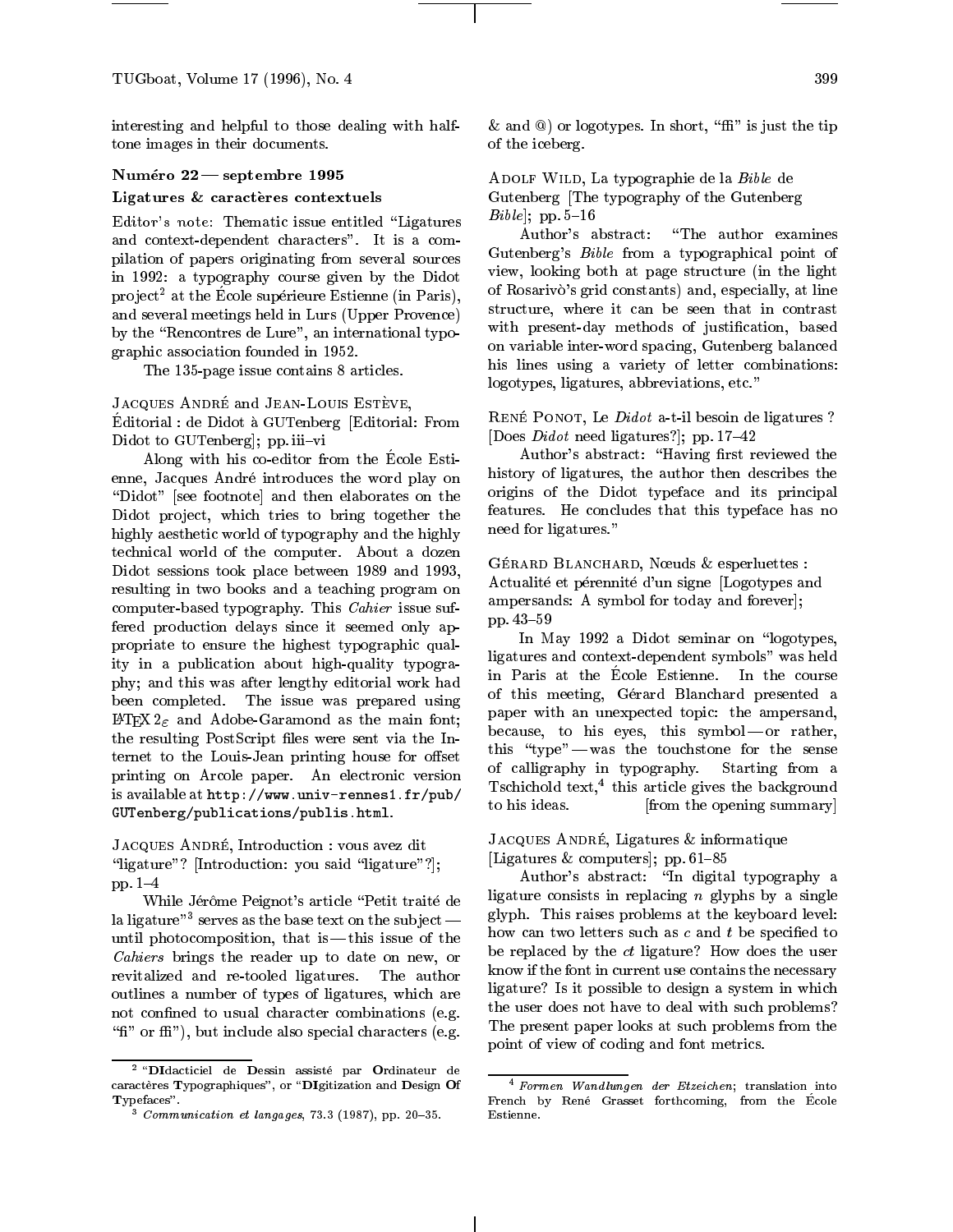The final section provides a brief introduction to script ligatures and the related problems of handwriting simulation and recognition."

## YANNIS HARALAMBOUS, Tour du monde des ligatures  $[A$  world tour of ligatures]; pp. 87-99

The term "ligature" signifies a number of different things and is often the source of confusion. In the TEX world, the situation is exacerbated by the fact that D.E. Knuth has given this name to a portion of the font metrics information.

To clarify this very intriguing subject, we are going to try to classify the different types of ligatures that one finds in natural languages and to relate these findings to TEX. The three types of ligatures are: linguistic, esthetic, and contextual. [from the introduction]

THIERRY GOUTTENÈGRE, Ligatures & bâtardes bourguignonnes : Du xve au xxe siecle [Ligatures and the Burgundian Schwabacher fonts: from the 15th to the 20th century]; pp.  $101-106$ 

Author's abstract: "The author outlines some ligature-related problems which he had to deal with when designing a typeface based on a fifteenthcentury book hand."

FRANÇOIS BOLTANA, Ligatures & calligraphie assistée par ordinateur [Ligatures and computer-assisted calligraphy]; pp.  $107{-}124$ 

Author's abstract: "Three calligraphic typefaces (Champion, Messager and Aurore) provide their designer with the basis of a discussion of the possibilities created by the use of computer tools [to] recreate ligatures. Such a development would not only bring us closer to the rich calligraphic texture of [18th century] written forms, it would also give new life to the concept of contextual typography created by Gutenberg. For though Gutenberg's technique is no longer appropriate to modern conditions, the spirit in which he copied calligraphic forms is more than ever topical."

#### GÉRARD BLANCHARD, Postface ; pp. 125-132

Blanchard discusses the wherefores and whys of ligatures themselves, calling them  $\cos a$  mentale  $$ something like a "state of mind". From flourishes to minimalist strokes, the ordering of elements, and thus of ligatures survives. Ligatures tie things up  $\text{neatly—they join two words or phrases into a single}$ entity; logotypes, another variation on ligatures, are like a company  $logo$  — the final seal on a package for delivery. Both pass from one language to the next, understood and untranslated.

The author then discusses each of the 8 articles in the issue, bringing in much additional information on other papers and presentations, providing a very useful and informed view of what has been detailed by each of the other authors.

Cahiers GUTenberg, Sommaire des derniers numéros parus [Summary of recent issues]; pp. 133-135

A listing of the contents of issues 16 through 22 of the Cahiers.

### $\blacksquare$  avril 1990  $\blacksquare$

# FAQ : questions souvent posées

Editor's note: Thematic issue entitled \FAQ : frequently asked questions". This is a French translation (by various members of GUTenberg's board). The issue has six preliminary pages (including the editorial) and 120 pages of contents (including a listing of contents of previous Cahier issues, and information about joining GUTenberg).

#### GUTenberg Board Members, Editorial ; pp. iii-vi

The general notion behind a FAQ is given  $$ that while there are many sources of information available to users, there is often much repetition of certain questions and their answers over time. However, it's not enough to simply compile the frequently asked questions; one also has to ensure that the answers are indeed complete and correct. As well, while the main source of both questions and FAQs is the Internet, having a paper copy available for the wider audience is also important $-$  and a big job. Bobby Bodenheimer is well known as the originator of the  $(L<sup>A</sup>)$ T<sub>E</sub>X FAQ, a large portion of which was published in *Cahier* 13 (1992). The UKTUG group also published the FAQ, and their revised and updated edition<sup>5</sup> is the source of the current French version, which augments the original text with issues pertinent to French-language texts, additional questions deemed important, and French sources and/or translations of information. As well, an index has been added.

The editorial closes with a translation of the  $D$ uskerville editorial by Robin Fairbairns, which mentions that translations in French (voila!) as well as Czech and Russian, are in progress, and that Elsevier Science had graciously underwritten publication of copies for attendees at the TUG'95 meeting in Florida.

In short — the FAQ is being viewed by many groups as being of great assistance and signicance to all users.

 $-$  Buskerville 5(6) (1996), DD. 1-29.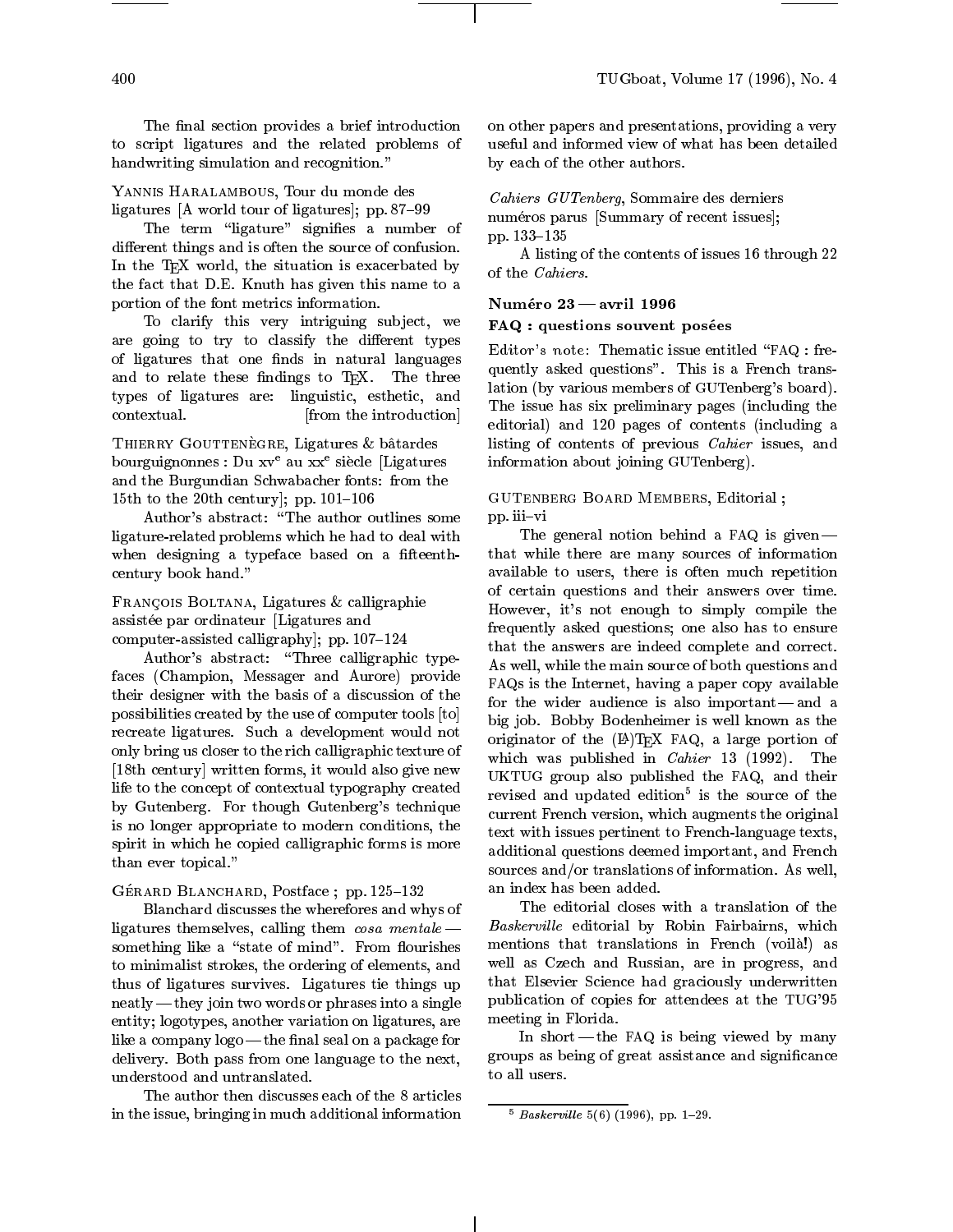TUGboat, Volume 17 (1996), No. 4

UK TEX USERS GROUP, Questions souvent posées sur (LA)TEX [(LA)TEX Frequently Asked Questions]; pp. 1-114

The entire issue is given over to some 129 questions, divided up into sections A through S, and is completed with a 7-page index. The issue can be viewed simply as a French translation of the FAQ, with additions to directly address French-language issues; it can also be viewed as an exceptional resource for T<sub>F</sub>X- and computer-related terminology in French. While the GUTenberg team occasionally maintained terms such as "bitmap" (they question whether anyone would know what to make of "plan de bits"!), they made every effort to provide official/correct French terminology. Thus, not only are the "contents" a mine of information but also the "form" of the contents are equally valuable. And for a linguist, form and content are always at the heart of the issue ;-)

Cahiers GUTenberg, Sommaire des derniers numéros parus [Summary of recent issues]; pp. 115-117

A listing of the contents of issues 16 through 23 of the Cahiers.

#### Numéro  $24 -$ juin 1996

#### TEI : Text Encoding Initiative

Editor's note: This thematic issue contains 8 articles.

Francois Role, Editorial : TEI| T ext Encoding Initiative;  $pp. 1-3$ 

While the Cahiers have often addressed the use of T<sub>E</sub>X in the mathematical sciences, articles on such topics as multilingualism, literature, and the social sciences have also appeared in its pages. GUTenberg and its Cahiers are thus open to discussions on any and all electronic document codings, and not uniquely those of T<sub>F</sub>X.

The TEI project grew out of a conference held in Poughkeepsie, NY, in 1987. The purpose: to facilitate the electronic exchange of documents within the scientific community; in 1994, the "Guidelines for Electronic Text Encoding and Interchange" were published (and now contain some 1300 pages). The TEI recommendations rely on SGML, and in fact, they contain several DTDs, along with detailed commentary on the use of tags and attributes.

This issue of the *Cahiers* begins with an introduction to the subject, and then essentially contains a translation of a large and comprehensive document called \TEI Lite", written by two of TEI's founders, Lou Burnard and C.M. Sperberg-McQueen. The subsequent articles provide short introductions to various applications of the TEI principles to a variety of research projects, all currently underway in France.

The editorial concludes with a listing of Web sites where TEI tools can be obtained:

http://www.sil.org/sgml/publicSW.

- html#parsershttp://aix1.uottawa.ca/~dmeggins/SGMLSpm/sgmlspm.html
- http://ftp.ifi.uio.no/pub/SGML/demo/
- http://www.oclc.org:5046/oclc/research/panorama/panorama.html
- http://www.sq.com/products/panorama/pan-free.html
- http:/ftp.lri.fr/LRI/soft/ihm/tei2latex-0.1.tar.gz

NANCY IDE and JEAN VÉRONIS, Présentation de la TEI : Text Encoding Initiative [Introducing TEI: The Text Encoding Initiative];  $pp. 4-10$ 

This is a short overview of the TEI project, its history and development, the purposes and principles behind the project. It includes an outline of the core TEI DTD, as well as a list of project groups which have adopted the TEI recommendations. The piece concludes with information on where to get more complete documentation, some of it being the English originals of what appears in this issue of the *Cahiers*. There is a bibliography and then a translation of the Table of Contents of the TEI Guidelines document.

A Web site with the TEI documentation is: http://www-tei.uic.edu/orgs/tei. As well, electronic copies can be ftp'd from: ftp-tei.uic. edu (pub/tei), info.ex.ac.uk (pub/SGML/TEI), TEI.IPC.Chiba-u.ac.jp (TEI/P3), or ftp.ifi. as a control to the public order of the copy is the set of  $\mu$  and  $\mu$  is the copy is the copy is the copy is the copy is the copy is the copy is the copy of the copy is the copy of the copy of the copy of the copy of th also available by ordering from http://www-tei. uic.edu/orgs/tei/info/p3order.html. [Recall: it's 1,300 pages long, hence a cost of \$75.00 or £50.]

JACQUES ANDRÉ, Balises, structures et TEI [Tags, structures and the TEI, pp.  $11{-}22$ 

By way of introducing the Text Encoding Initiative (TEI), a summary is provided of this type of coding, which features the use of parenthetical tags in the text, thereby making it possible to mark one or more eventual structural outputs. The difference between such "internal" coding and "external" coding (as formatted by a text editor for screen display), and those [codings] found in commercial products such as Word must particularly be emphasized. This structured tagging is meaningless unless one uses tools designed to interpret it, making it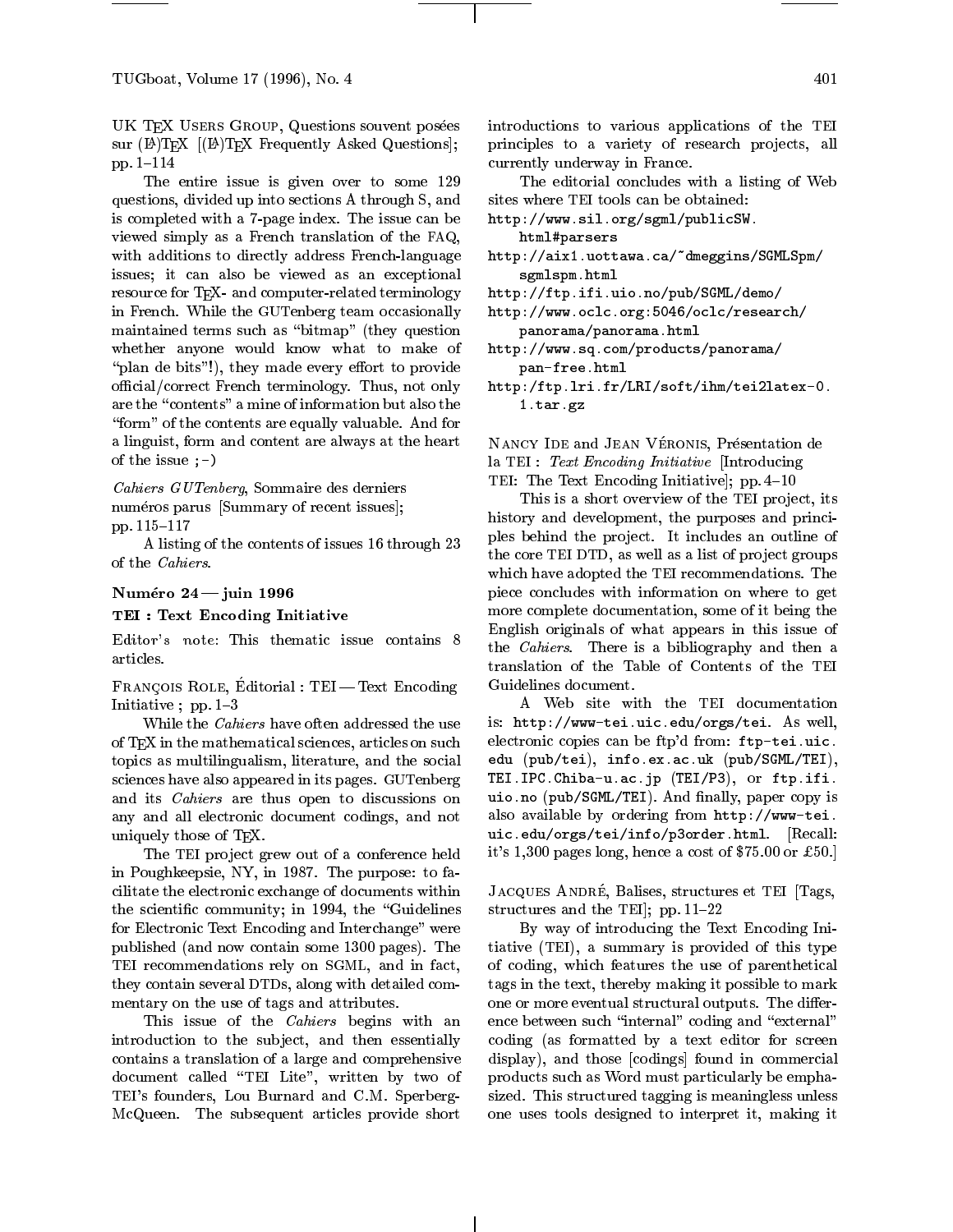possible to revise the coding as well as editing the documents. **[from the Resume]** 

Lou Burnard and C.M. Sperberg-McQueen, La TEI simplifiée : une introduction au codage des textes électroniques en vue de leur échange [TEI made easy: an introduction to electronic documents for the purposes of interchange]; pp. 23-151

Authors' abstract: \This document is a French translation [by Francois Role] of the English document: `TEI Lite: An Introduction to Text Encoding for Interchange'. These Text Encoding Initiative (TEI) Guidelines are addressed to anyone who wants to interchange information stored in an electronic form. They emphasize the interchange of textual information, but other forms of information such as images and sounds are also addressed. References of the genuine English documents are listed below."

Francois Role, Le codage informatique des apparats critiques : évaluation des recommandations de la Text Encoding Initiative [Computer coding of the critical apparatus: An evaluation of the TEI recommendations]; pp. 153-165

Following a quick definition of the notion of critical apparatus and a detailed presentation of the TEI recommendations for this type of document [critical editions], we will examine some possible extensions to the TEI to better address the particular characteristics of certain types of texts (modern manuscripts, texts whose physical characteristics are of interest). [from the Resume]

NANCY IDE and JEAN VÉRONIS, Une application de la TEI aux industries de la langue : le  $Corpus$  proje  $E$ ncoamg Standard  $\vert A \vert$  TEI application in the neighborhood of languages: The Corpus Encoding Standard ]; pp. 166-169

The Text Encoding Initiative covers an extremely wide range of documents (prose, poetry, theater, dictionaries, lexicons, and so on), each intended for a variety of final uses (electronic publication, literary and historical analysis, hypertext, etc.). The tags available, as well as the Document Type Definition (DTD), are therefore both too rich and too poor for any one application. The tags and the DTD, however, can be made modular.

The Corpus Encoding Standard (CES) is one attempt at extending and customizing tags and the DTD to address the encoding of linguistic corpora, which are becoming larger and larger as current research projects (e.g. MULTEXT, EAGLES) expand their areas of interest and depth of focus. This brief introduction to the CES outlines the main principles being considered, and then provides a list of Web sites for further information.

NANCY IDE and JEAN VÉRONIS, Codage TEI des dictionnaires électroniques [TEI Coding of dictionaries]; pp.  $170-176$ 

The purpose of the Dictionary Working Group is to establish a set of TEI standards for coding dictionary entries; other components, such as headers and footers, preliminary matter, and so on, are the same as for other types of documents. Preliminary guidelines have been distributed to research groups around the world, to test and improve them. From an initial test base of modern western dictionaries, it is hoped that the work can expand to include massive works such as the  $Oxford$ English Dictionary and the Tresor de la Langue Francaise. The basic TEI principles appear to be robust enough to deal with the specific case of dictionaries, although the possible need for new tags and attributes should not be discounted.

PATRICE BONHOMME, FLORENCE BRUNESEAUX and LAURENT ROMARY, Codage, documentation et diffusion de ressources textuelles [Coding, documentation and distribution of textual sources]; pp. 177-180

In the social sciences community, including computational linguistics, electronic text sources often form the basis of research. The diversity of such sources, their content and structure, complicates processing of their data. This article briefly presents some solutions which TEI (an SGML application) can offer; as well, some examples produced by Project Dialogue [the authors are part of this project] show the results of processing TEI-encoded

Keywords : corpus, textual sources, server, alignment, SGML

[from the Resume]

STÉPHANE HARIÉ, ELISABETH MURISASCO, JACQUES LE MAITRE and JEAN VÉRONIS, SgmlQL : un langage de requ^etes pour la manipulation de documents SGML [SgmlQL: A query language for manipulating SGML documents];  $pp. 181-184$ 

SgmlQL is a programming language developed by the European MULTEXT project, which allows the manipulation of SGML documents, and in particular, of TEI documents. Based on SQL, it makes possible complex manipulation of documents: extracting portions of an SGML document according to specified criteria; tests, counts, and other calculations on SGML elements; constructions of new elements, based on query results.